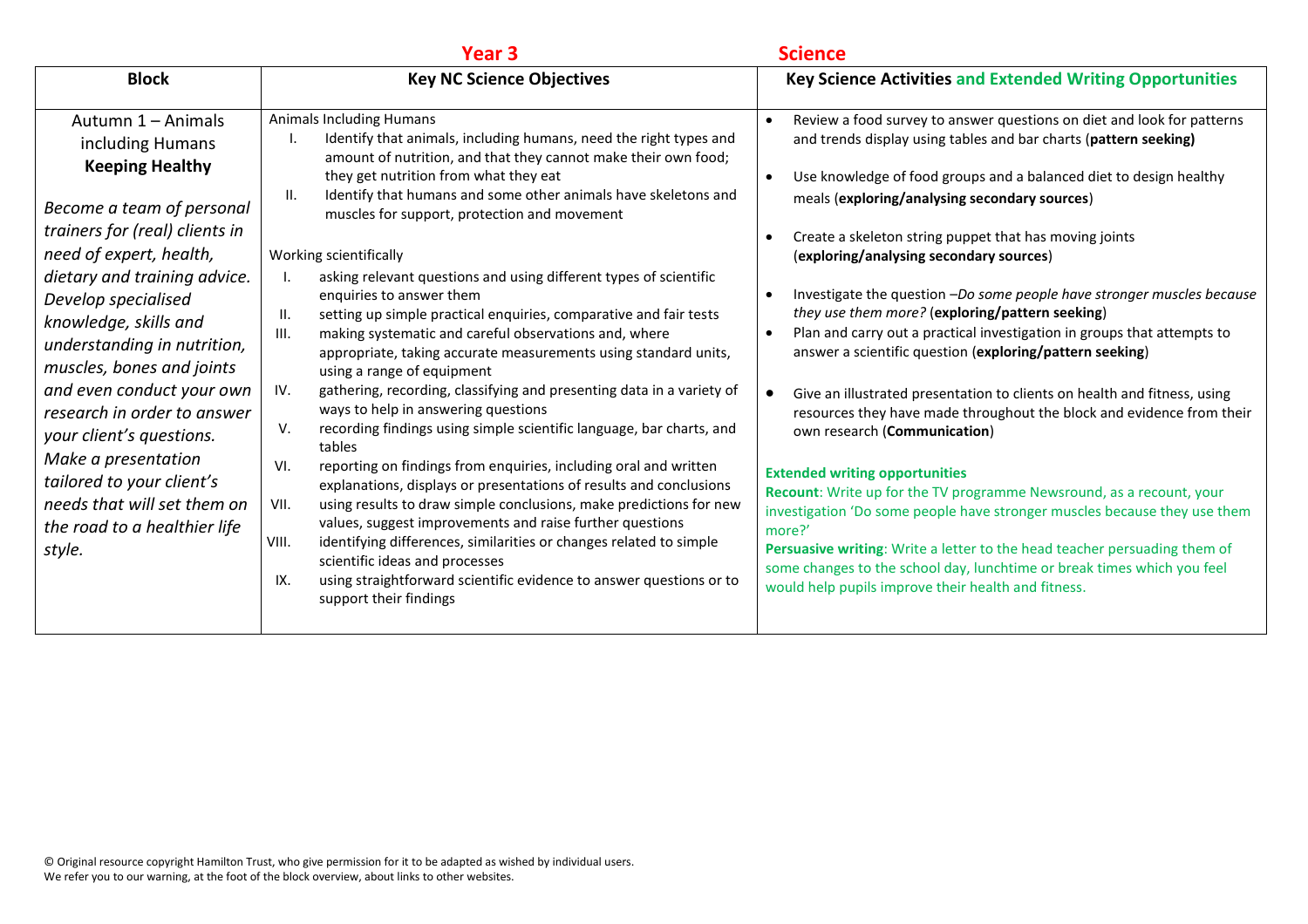| <b>Block</b>                                                                                                                                                                                                                                                                                                                               | <b>Key NC Science Objectives</b>                                                                                                                                                                                                                                                                                                                                                                                                                                                                                                                                                                                                                                                                                                                                                                                                                                                                                                                                                                                                                                                                                                                                                                                                                                                                                                                                                                                                                                                                                                               | <b>Key Science Activities and Extended Writing Opportunities</b>                                                                                                                                                                                                                                                                                                                                                                                                                                                                                                                                                                                                                                                                                                                                                                                                                                                                                                                                                                                                                                                                                                                        |
|--------------------------------------------------------------------------------------------------------------------------------------------------------------------------------------------------------------------------------------------------------------------------------------------------------------------------------------------|------------------------------------------------------------------------------------------------------------------------------------------------------------------------------------------------------------------------------------------------------------------------------------------------------------------------------------------------------------------------------------------------------------------------------------------------------------------------------------------------------------------------------------------------------------------------------------------------------------------------------------------------------------------------------------------------------------------------------------------------------------------------------------------------------------------------------------------------------------------------------------------------------------------------------------------------------------------------------------------------------------------------------------------------------------------------------------------------------------------------------------------------------------------------------------------------------------------------------------------------------------------------------------------------------------------------------------------------------------------------------------------------------------------------------------------------------------------------------------------------------------------------------------------------|-----------------------------------------------------------------------------------------------------------------------------------------------------------------------------------------------------------------------------------------------------------------------------------------------------------------------------------------------------------------------------------------------------------------------------------------------------------------------------------------------------------------------------------------------------------------------------------------------------------------------------------------------------------------------------------------------------------------------------------------------------------------------------------------------------------------------------------------------------------------------------------------------------------------------------------------------------------------------------------------------------------------------------------------------------------------------------------------------------------------------------------------------------------------------------------------|
| Autumn 2 - Light<br><b>Light and Shadows</b><br>During this block you will<br>create your own shadow<br>puppet play using your<br>expert knowledge and skills<br>on light and shadows. You<br>will make a theatre and<br>puppets for the show in<br>groups and conduct your<br>own investigations on<br>shadows, light and<br>reflections. | Light<br>recognise that they need light in order to see things and that dark<br>Ι.<br>is the absence of light<br>notice that light is reflected from surfaces<br>II.<br>recognise that light from the sun can be dangerous and that there<br>III.<br>are ways to protect their eyes<br>recognise that shadows are formed when the light from a light<br>IV.<br>source is blocked by an opaque object<br>find patterns in the way that the size of shadows change<br>V.<br>Working scientifically - all parts highlighted<br>asking relevant questions and using different types of scientific<br>i.<br>enquiries to answer them<br>setting up simple practical enquiries, comparative and fair tests<br>ii.<br>making systematic and careful observations and, where<br>iii.<br>appropriate, taking accurate measurements using standard units,<br>gathering, recording, classifying and presenting data in a variety of<br>iv.<br>ways to help in answering questions<br>recording findings using simple scientific language, drawings,<br>v.<br>labelled diagrams, and tables<br>reporting on findings from enquiries, including oral and written<br>vi.<br>explanations,<br>using results to draw simple conclusions, make predictions for new<br>vii.<br>values, suggest improvements and raise further questions<br>identifying differences, similarities or changes related to simple<br>viii.<br>scientific ideas and processes<br>using straightforward scientific evidence to answer questions or to<br>ix.<br>support their findings | Investigate the nature of darkness, light and sight with a torch, a<br>cardboard box and pencil holes (exploring/drawing conclusions)<br>Predict and then investigate how well different colours and materials<br>$\bullet$<br>reflect light in a simulated dark cave, use results to sort and classify<br>the samples (predicting/exploring/classifying)<br>Discover the properties of mirrors and reflections by undertaking<br>different investigative tasks and use scientific knowledge on light to<br>explain their findings (exploring/drawing conclusions)<br>Investigate how different objects create shadows (exploring).<br>Investigate the effect of moving the light source on the size of<br>shadows (fair testing/pattern seeking)<br>Investigate how coloured light beams mix and what its like to look<br>through different coloured filters (exploring).<br><b>Extended writing opportunities</b><br>Non-chronological report: Write a report about all that you have discovered<br>about shadows for BBC Bitesize.<br>Instructions and explanations: Write a set of instructions for younger<br>children explaining how to make a shadow puppet theatre and puppets. |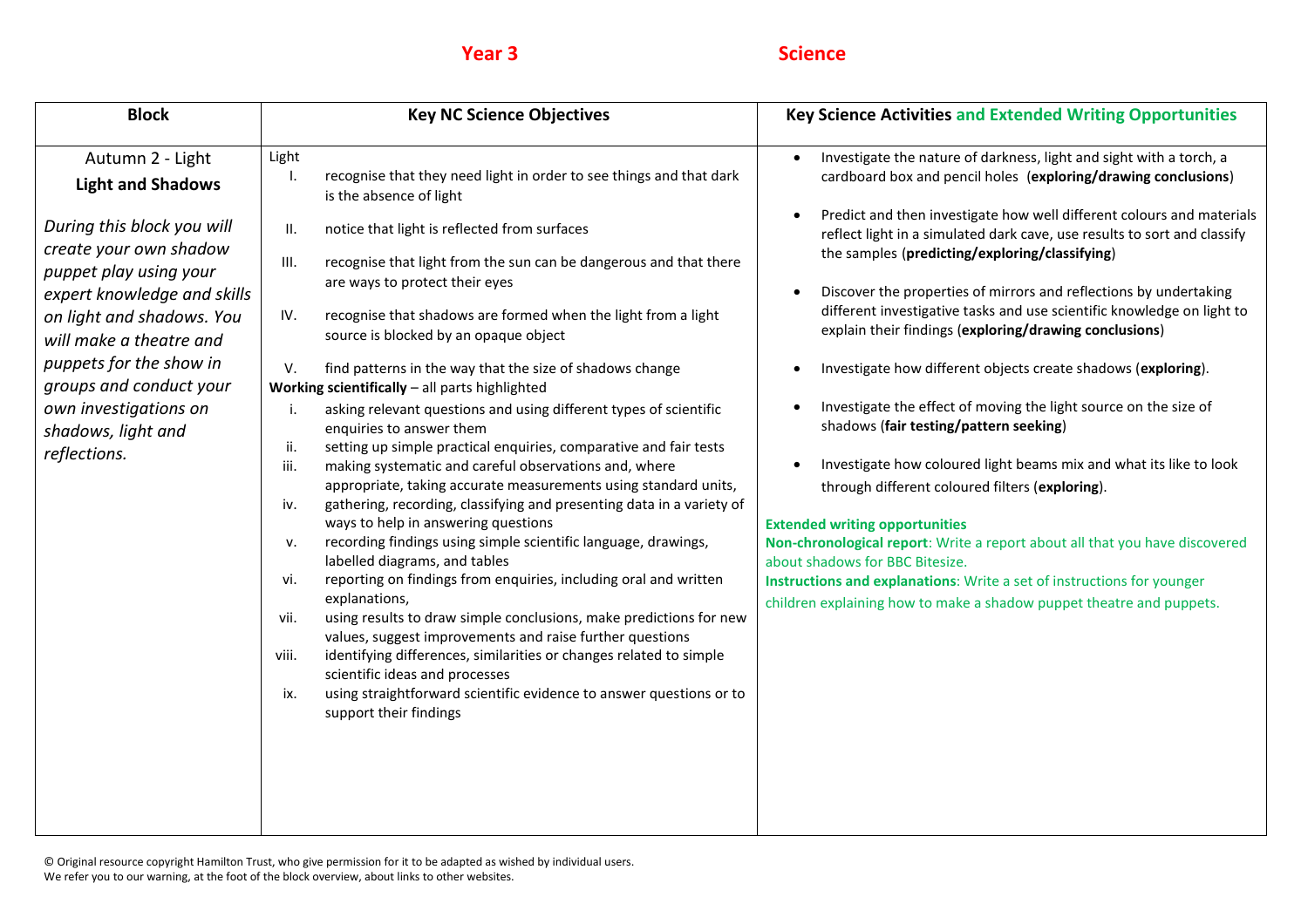| <b>Block</b>                                                                                                                                                                                                                                                                                                                                                                                                                                       | <b>Key NC Science Objectives</b>                                                                                                                                                                                                                                                                                                                                                                                                                                                                                                                                                                                                                                                                                                                                                                                                                                                                                                                                                                                                                                                                                                                                                                                                                                                                                | <b>Key Science Activities and Extended Writing Opportunities</b>                                                                                                                                                                                                                                                                                                                                                                                                                                                                                                                                                                                                                                                                                                                                                                                                                                                                                                                                                                                                                                                                                                                                                                                                                                                                                                                                                                                                                                                                           |
|----------------------------------------------------------------------------------------------------------------------------------------------------------------------------------------------------------------------------------------------------------------------------------------------------------------------------------------------------------------------------------------------------------------------------------------------------|-----------------------------------------------------------------------------------------------------------------------------------------------------------------------------------------------------------------------------------------------------------------------------------------------------------------------------------------------------------------------------------------------------------------------------------------------------------------------------------------------------------------------------------------------------------------------------------------------------------------------------------------------------------------------------------------------------------------------------------------------------------------------------------------------------------------------------------------------------------------------------------------------------------------------------------------------------------------------------------------------------------------------------------------------------------------------------------------------------------------------------------------------------------------------------------------------------------------------------------------------------------------------------------------------------------------|--------------------------------------------------------------------------------------------------------------------------------------------------------------------------------------------------------------------------------------------------------------------------------------------------------------------------------------------------------------------------------------------------------------------------------------------------------------------------------------------------------------------------------------------------------------------------------------------------------------------------------------------------------------------------------------------------------------------------------------------------------------------------------------------------------------------------------------------------------------------------------------------------------------------------------------------------------------------------------------------------------------------------------------------------------------------------------------------------------------------------------------------------------------------------------------------------------------------------------------------------------------------------------------------------------------------------------------------------------------------------------------------------------------------------------------------------------------------------------------------------------------------------------------------|
| Spring 1 - Rocks<br><b>Rocks and Fossils</b><br>Create an amazing rock<br>and fossil museum to<br>which you can invite other<br>classes, parents and family,<br>or even members of your<br>local community like the.<br><b>Natural History or Geology</b><br>Society! In each session you<br>will build up your<br>knowledge to become<br>expert museum curators<br>and make exhibits, quizzes<br>and activities for your<br>exciting popup museum | Rocks<br>compare and group together different kinds of rocks on the basis<br>i.<br>of their appearance and simple physical properties<br>describe in simple terms how fossils are formed when things that<br>ii.<br>have lived are trapped within rock<br>recognise that soils are made from rocks and organic matter<br>iii.<br><b>Working Scientifically (LKS2)</b><br>asking relevant questions and using different types of scientific<br>enquiries to answer them<br>setting up simple practical enquiries, comparative and fair tests<br>ii.<br>iii.<br>making systematic and careful observations and, where<br>appropriate, taking accurate measurements using standard units,<br>using a range of equipment, gathering, recording, classifying and<br>presenting data in a variety of ways to help in answering questions<br>recording findings using simple scientific language, drawings,<br>iv.<br>labelled diagrams, keys,<br>reporting on findings from enquiries, including oral and written<br>v.<br>explanations, displays or presentations of results and conclusions<br>identifying differences, similarities or changes related to simple<br>vi.<br>scientific ideas and processes<br>using straightforward scientific evidence to answer questions or to<br>vii.<br>support their findings | Explore a variety of rocks and group them in different ways according to<br>their observable features and attributes (exploring, classifying and<br>identifying)<br>Investigate the properties of different rocks with fair testing e.g.<br>permeability, hardness and an acid test for the presence of calcium<br>carbonate. Use a rock identification key (exploring/fair<br>testing/classifying and identifying)<br>Go on a rock walk in the local vicinity to identify different rocks for<br>different purposes. Record findings (classifying and identifying). Learn<br>about how fossils are made and the life and contribution of the great<br>fossil hunter Mary Anning (analysing secondary sources)<br>Investigate different soils, asking questions and seeking answers through<br>a variety of scientific enquiries (exploring/ classifying and identifying<br>/fair testing)<br>Assemble a variety of exciting exhibits for the Rock and Fossil Museum<br>$\bullet$<br>(analysing secondary sources)<br><b>Extended writing opportunity</b><br>Recount and letter: Write a letter to Dr Sarah Stone from the British Rock<br>Society about the information you learnt during your rock survey of the local<br>area.<br>Persuasive writing: Create a poster advertising your Amazing Rock and Fossil<br>Museum.<br>Non-chronological writing: Write a summary information piece about Rocks<br>and Fossils and create an information booklet that you can give to all the<br>visitors to your Amazing Rock and Fossil Museum. |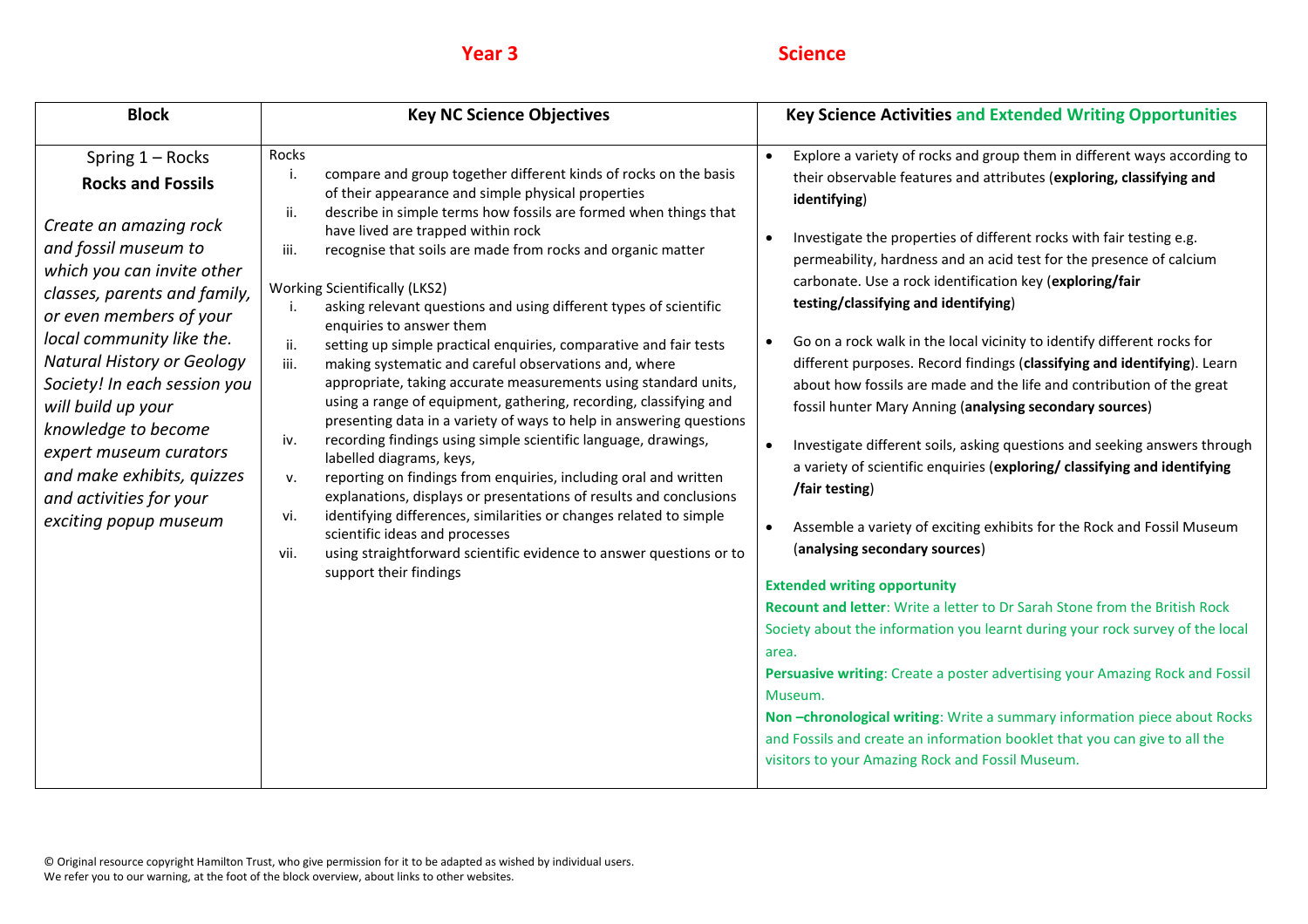| <b>Block</b>                                                                                                                                                                                                                                                                                                                                                                                                                      | <b>Key NC Science Objectives</b>                                                                                                                                                                                                                                                                                                                                                                                                                                                                                                                                                                                                                                                                                                                                                                                                                                                                                                                                                                                                                                                                                                                                                                                                                                                                                                                                                                                                                                                                                                                                                                                                                                                                                                                                                                                    | <b>Key Science Activities and Extended Writing Opportunities</b>                                                                                                                                                                                                                                                                                                                                                                                                                                                                                                                                                                                                                                                                                                                                                                                                                                                                                                                                                                                                                                                                                                                                                                                                                                                                                                                                                                                    |
|-----------------------------------------------------------------------------------------------------------------------------------------------------------------------------------------------------------------------------------------------------------------------------------------------------------------------------------------------------------------------------------------------------------------------------------|---------------------------------------------------------------------------------------------------------------------------------------------------------------------------------------------------------------------------------------------------------------------------------------------------------------------------------------------------------------------------------------------------------------------------------------------------------------------------------------------------------------------------------------------------------------------------------------------------------------------------------------------------------------------------------------------------------------------------------------------------------------------------------------------------------------------------------------------------------------------------------------------------------------------------------------------------------------------------------------------------------------------------------------------------------------------------------------------------------------------------------------------------------------------------------------------------------------------------------------------------------------------------------------------------------------------------------------------------------------------------------------------------------------------------------------------------------------------------------------------------------------------------------------------------------------------------------------------------------------------------------------------------------------------------------------------------------------------------------------------------------------------------------------------------------------------|-----------------------------------------------------------------------------------------------------------------------------------------------------------------------------------------------------------------------------------------------------------------------------------------------------------------------------------------------------------------------------------------------------------------------------------------------------------------------------------------------------------------------------------------------------------------------------------------------------------------------------------------------------------------------------------------------------------------------------------------------------------------------------------------------------------------------------------------------------------------------------------------------------------------------------------------------------------------------------------------------------------------------------------------------------------------------------------------------------------------------------------------------------------------------------------------------------------------------------------------------------------------------------------------------------------------------------------------------------------------------------------------------------------------------------------------------------|
| Spring 2 - Forces and<br>Magnets<br><b>Amazing Magnets</b><br>Mr Andrew Newton of the<br><b>British Scientific Society is</b><br>in need of your help. Are<br>you up to the task of<br>developing some exciting<br>activities on the theme of<br>Magnetism to delight<br>visitors at their annual<br>science fair? If the answer<br>is "Yes" - it's time to have<br>some fun with magnets<br>whilst learning at the<br>same time! | Properties and changes of materials<br>compare how things move on different surfaces<br>notice that some forces need contact between two objects, but<br>ii.<br>magnetic forces can act at a distance<br>observe how magnets attract or repel each other and attract some<br>iii.<br>materials and not others<br>compare and group together a variety of everyday materials on<br>iv.<br>the basis of whether they are attracted to a magnet, and<br>identify some magnetic materials<br>describe magnets as having two poles<br>v.<br>vi.<br>predict whether two magnets will attract or repel each other,<br>depending on which poles are facing<br><b>Working Scientifically (LKS2)</b><br>asking relevant questions and using different types of scientific<br>enquiries to answer them<br>ii.<br>setting up simple practical enquiries, comparative and fair tests<br>iii.<br>making systematic and careful observations and, where<br>appropriate, taking accurate measurements using standard<br>units, using a range of equipment<br>gathering, recording, classifying and presenting data in a variety of<br>iv.<br>ways to help in answering questions<br>recording findings using simple scientific language, drawings,<br>v.<br>labelled diagrams, keys, bar charts, and tables<br>reporting on findings from enquiries, including oral and written<br>vi.<br>explanations, displays or presentations of results and<br>conclusions<br>using results to draw simple conclusions, make predictions for new<br>vii.<br>values, suggest improvements and raise further questions<br>identifying differences, similarities or changes related to simple<br>viii.<br>scientific ideas and processes<br>using straightforward scientific evidence to answer questions or to<br>ix.<br>support their findings. | Ask questions and then investigate how toy vehicles run on different<br>$\bullet$<br>surfaces. Begin to explain in terms of forces (exploring/ classifying<br>and identifying)<br>Investigate how it is forces that make things move (pushes and pulls)<br>and that magnetic forces can move things at a distance without<br>forces touching (exploring/ classifying and identifying).<br>Investigate how magnets attract some materials and not others,<br>Comparing and grouping materials (exploring/<br>predicting/classifying and identifying)<br>Investigate the polarisation of magnets, making predictions and<br>testing ideas (exploring/ predicting). Develop a game or activity that<br>uses magnetic forces by trying out a variety of ideas (exploring)<br>Test your knowledge of magnetic forces. Design a poster to explain<br>the science behind your game or activity stage it in an attractive eye<br>catching way (analysing secondary sources)<br><b>Extended writing opportunity</b><br>Recount: Write a letter to Mr Andrew Newton of the British Scientific Society<br>to tell him about your initial investigation into the forces needed to move a<br>toy vehicle on different surfaces.<br>Non-chronological reports: Write an information leaflet for younger children<br>about the Magic of Magnets.<br>Explanations: Write questions and explanations about magnetic forces for<br>the visitors to your science fair. |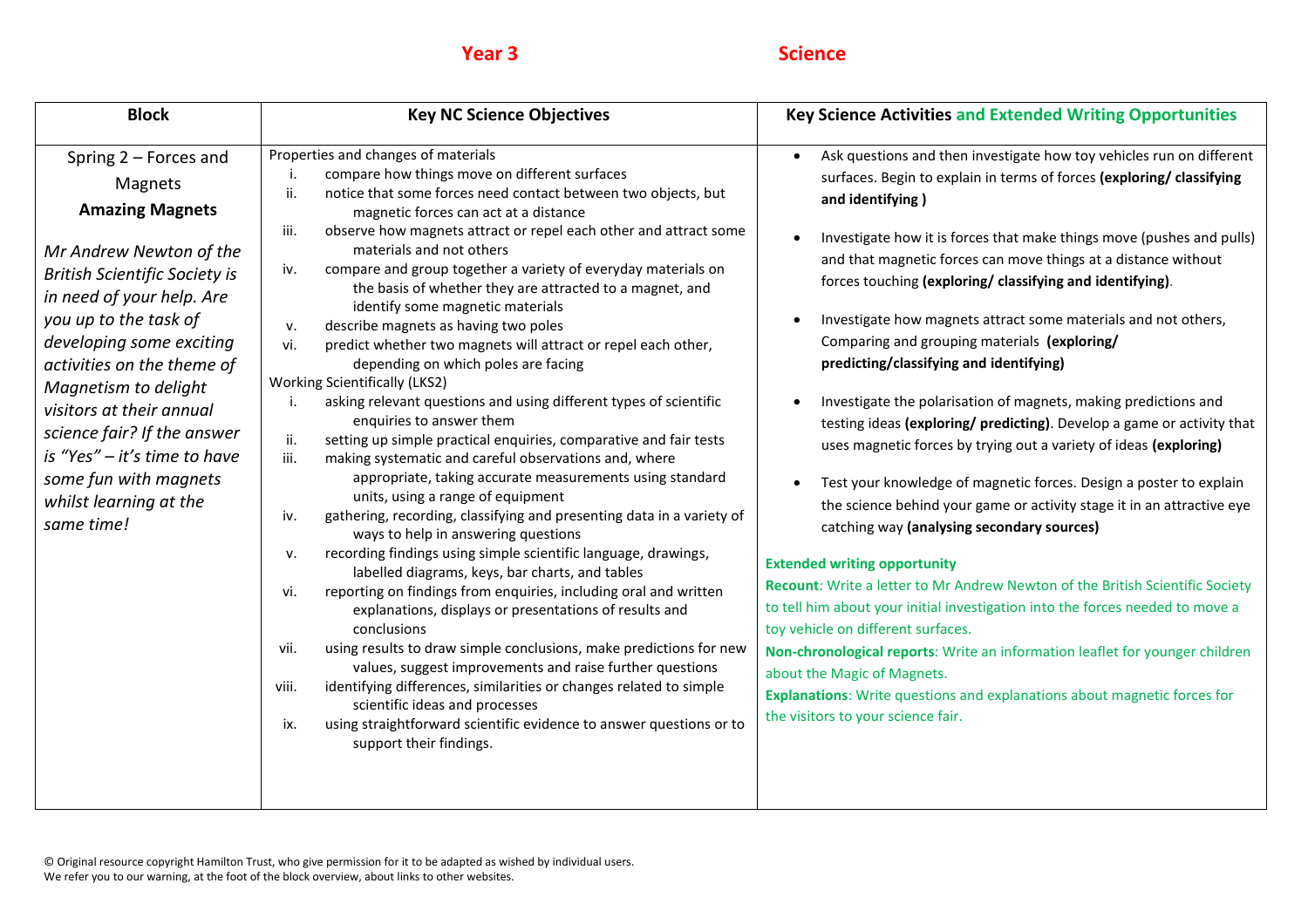| <b>Block</b>                                                                                                                                                                                                                                                                                                                                                                                                                                                                                                                                                 | <b>Key NC Science Objectives</b>                                                                                                                                                                                                                                                                                                                                                                                                                                                                                                                                                                                                                                                                                                                                                                                                                                                                                                                                                                                                                                                                                                                                                                                                                                                                                                                                                                                                                                                                                                                                                               | <b>Key Science Activities and Extended Writing Opportunities</b>                                                                                                                                                                                                                                                                                                                                                                                                                                                                                                                                                                                                                                                                                                                                                                                                                                                                                                                                                                                                                                                                                                                                                                                                                                                                                                                                                                                                                                                                                                               |
|--------------------------------------------------------------------------------------------------------------------------------------------------------------------------------------------------------------------------------------------------------------------------------------------------------------------------------------------------------------------------------------------------------------------------------------------------------------------------------------------------------------------------------------------------------------|------------------------------------------------------------------------------------------------------------------------------------------------------------------------------------------------------------------------------------------------------------------------------------------------------------------------------------------------------------------------------------------------------------------------------------------------------------------------------------------------------------------------------------------------------------------------------------------------------------------------------------------------------------------------------------------------------------------------------------------------------------------------------------------------------------------------------------------------------------------------------------------------------------------------------------------------------------------------------------------------------------------------------------------------------------------------------------------------------------------------------------------------------------------------------------------------------------------------------------------------------------------------------------------------------------------------------------------------------------------------------------------------------------------------------------------------------------------------------------------------------------------------------------------------------------------------------------------------|--------------------------------------------------------------------------------------------------------------------------------------------------------------------------------------------------------------------------------------------------------------------------------------------------------------------------------------------------------------------------------------------------------------------------------------------------------------------------------------------------------------------------------------------------------------------------------------------------------------------------------------------------------------------------------------------------------------------------------------------------------------------------------------------------------------------------------------------------------------------------------------------------------------------------------------------------------------------------------------------------------------------------------------------------------------------------------------------------------------------------------------------------------------------------------------------------------------------------------------------------------------------------------------------------------------------------------------------------------------------------------------------------------------------------------------------------------------------------------------------------------------------------------------------------------------------------------|
| Summer 1 - Plants<br>(requirements for life and<br>growth, naming and function of<br>parts)<br><b>Roots and Shoots</b><br>The alien beings on Planet<br>Dock 5 need your help.<br>They want to open a hotel<br>for humans on their planet<br>but they have a problem.<br>It's too far away to have<br>deliveries of fresh food<br>from Earth so they need to<br>build a space farm for<br>Earth food plants. The<br>problem is, they have no<br>idea what these plants<br>need to grow. Can you help<br>by becoming their Earth<br><b>Plant Researchers?</b> | Plants<br>identify and describe the functions of different parts of flowering<br>i.<br>plants: roots, stem/trunk, leaves and flowers<br>explore the requirements of plants for life and growth (air, light,<br>ii.<br>water, nutrients from soil, and room to grow) and how they<br>vary from plant to plant<br>investigate the way in which water is transported within plants<br>iii.<br><b>Working Scientifically (LKS2)</b><br>asking relevant questions and using different types of scientific<br>enquiries to answer them<br>setting up simple practical enquiries, comparative and fair tests<br>ii.<br>making systematic and careful observations and, where<br>iii.<br>appropriate, taking accurate measurements using standard<br>units, using a range of equipment, including thermometers<br>and data loggers<br>gathering, recording, classifying and presenting data in a variety of<br>iv.<br>ways to help in answering questions<br>recording findings using simple scientific language, drawings,<br>v.<br>labelled diagrams, bar charts, and tables<br>reporting on findings from enquiries, including oral and written<br>vi.<br>explanations, displays or presentations of results and<br>conclusions<br>using results to draw simple conclusions, make predictions for new<br>vii.<br>values, suggest improvements and raise further questions<br>identifying differences, similarities or changes related to simple<br>viii.<br>scientific ideas and processes<br>using straightforward scientific evidence to answer questions or to<br>ix.<br>support their findings. | Make a list of what we know and what we want to find out. Plant<br>some beans in transparent jars and place them in different<br>conditions to begin some observations. Use data loggers and other<br>equipment to record light levels, water etc. (observing over time)<br>Use secondary sources to discover the parts of a plant and how they<br>$\bullet$<br>vary. Look at a variety of different plants making labelled sketches<br>(analysing secondary sources/exploring)<br>Make a list of plants the aliens will need to take to the space farm.<br>$\bullet$<br>Classify according to human use for leaves, stems, roots, flowers,<br>fruits, seeds (exploring/classifying and identifying)<br>Review the data from beans. Create graphs and charts to compare<br>$\bullet$<br>growth. Ask questions. Set up further tests with fast germinating<br>varieties to test hypotheses. (exploring/pattern seeking/ fair<br>testing)<br>Investigate the way in which water is transported within plants.<br>(exploring)<br>Review all experiments and discuss findings. Make presentations to<br>$\bullet$<br>aliens via a satellite link! (exploring/pattern seeking/ fair testing).<br><b>Extended writing opportunity</b><br>Recount: Zinnia wants you to write up one of your investigations as fully as<br>you can so she knows how to carry it out herself. Include all instructions,<br>results and conclusions.<br>Play-writing: Write a short play that shows what happened when Zinnia<br>managed to come and visit your classroom to ask questions about plants. |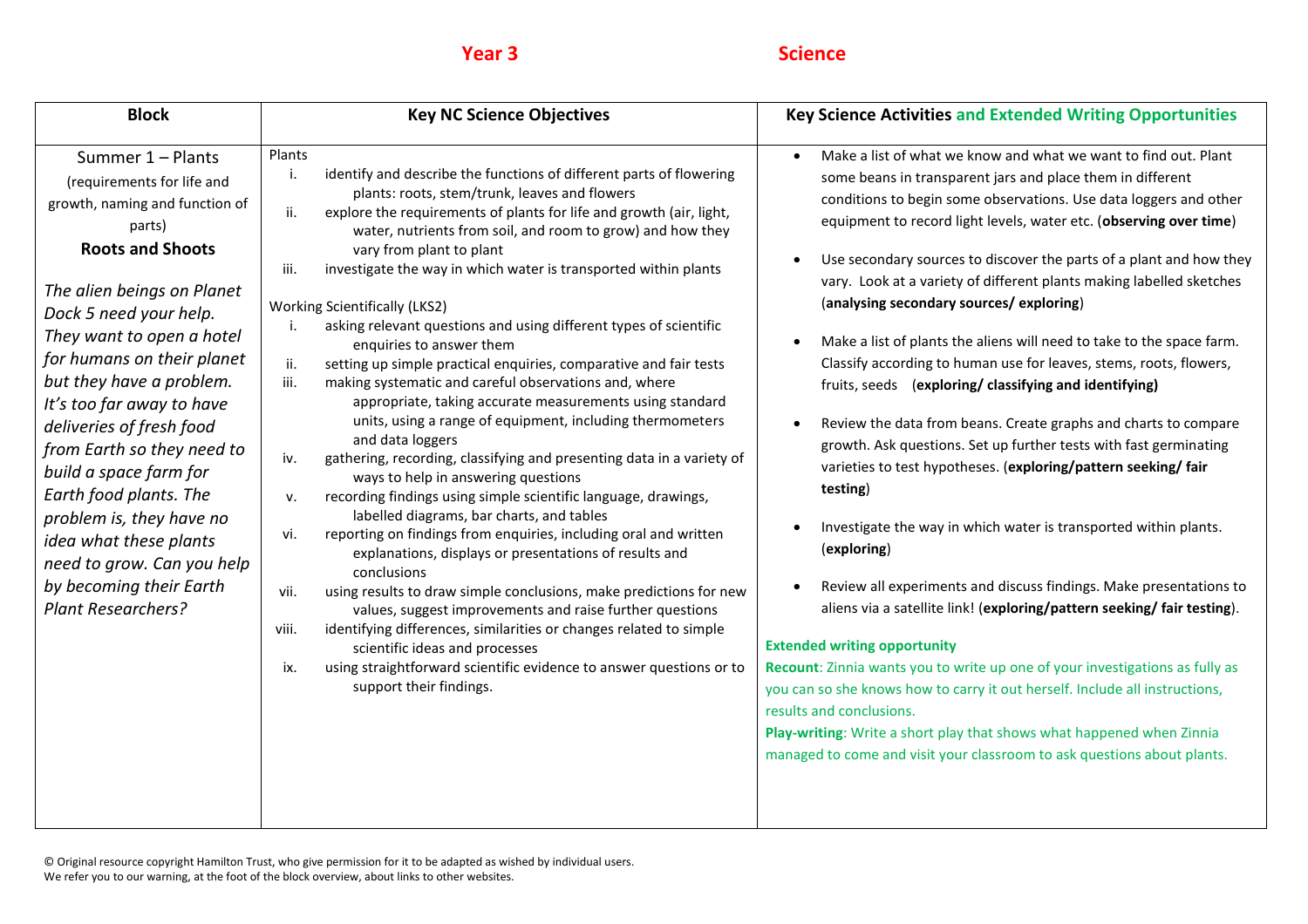| <b>Block</b>                                                                                                                                                                                                                                                                                                                                                                                                                                                                                                                                                           | <b>Key NC Science Objectives</b>                                                                                                                                                                                                                                                                                                                                                                                                                                                                                                                                                                                                                                                                                                                                                                                                                                                                                                                                                                                                                                                                                                            | <b>Key Science Activities and Extended Writing Opportunities</b>                                                                                                                                                                                                                                                                                                                                                                                                                                                                                                                                                                                                                                                                                                                                                                                                                                                                                                                                                                                                                                                                                                                                                                                                                                                                                                                                                                                                                                                         |
|------------------------------------------------------------------------------------------------------------------------------------------------------------------------------------------------------------------------------------------------------------------------------------------------------------------------------------------------------------------------------------------------------------------------------------------------------------------------------------------------------------------------------------------------------------------------|---------------------------------------------------------------------------------------------------------------------------------------------------------------------------------------------------------------------------------------------------------------------------------------------------------------------------------------------------------------------------------------------------------------------------------------------------------------------------------------------------------------------------------------------------------------------------------------------------------------------------------------------------------------------------------------------------------------------------------------------------------------------------------------------------------------------------------------------------------------------------------------------------------------------------------------------------------------------------------------------------------------------------------------------------------------------------------------------------------------------------------------------|--------------------------------------------------------------------------------------------------------------------------------------------------------------------------------------------------------------------------------------------------------------------------------------------------------------------------------------------------------------------------------------------------------------------------------------------------------------------------------------------------------------------------------------------------------------------------------------------------------------------------------------------------------------------------------------------------------------------------------------------------------------------------------------------------------------------------------------------------------------------------------------------------------------------------------------------------------------------------------------------------------------------------------------------------------------------------------------------------------------------------------------------------------------------------------------------------------------------------------------------------------------------------------------------------------------------------------------------------------------------------------------------------------------------------------------------------------------------------------------------------------------------------|
| Summer 2 - Plants (flowers,<br>pollination and seeds)<br>Artful flowers, fruits and<br>seeds<br>Step into the amazing,<br>secret world of flowers.<br>Discover their relationship<br>with bees and other<br>insects. Learn how flowers<br>transform into fruits and<br>seeds to perpetuate the<br>cycle of life and use the<br>inspiration to create some<br>beautiful works of art.<br>Stage your own stunning<br>art exhibition of paintings,<br>sculpture, collage and<br>dance on the theme of<br>Artful Flowers, Fruits and<br>Seeds to delight your<br>visitors. | Plants<br>explore the part that flowers play in the life cycle of flowering plants,<br>i.<br>including pollination, seed formation and seed dispersal<br><b>Working Scientifically (LKS2)</b><br>asking relevant questions and using different types of scientific<br>enquiries to answer them<br>setting up simple practical enquiries, comparative and fair tests<br>ii.<br>making systematic and careful observations and, where<br>iii.<br>appropriate, taking accurate measurements using standard<br>units,<br>gathering, recording, classifying and presenting data in a variety of<br>iv.<br>ways to help in answering questions<br>recording findings using simple scientific language, drawings,<br>ν.<br>labelled diagrams, bar charts, and tables<br>reporting on findings from enquiries, including oral and written<br>vi.<br>explanations, displays or presentations of results and<br>conclusions<br>identifying differences, similarities or changes related to simple<br>vii.<br>scientific ideas and processes<br>viii.<br>using straightforward scientific evidence to answer questions or to<br>support their findings | Study a variety of different flowers, making botanical paintings, use<br>$\bullet$<br>hand lenses for close observation. Discover that flowers usually have<br>male and female parts. (observation/analysing secondary sources)<br>Identify male and female parts and learn their function. Make model<br>$\bullet$<br>flowers and insect puppets for the exhibition. Use puppets and<br>models to demonstrate pollination. (analysing secondary sources/<br>observation)<br>Research what happens to a flower after pollination. Observe<br>$\bullet$<br>different plants that show seedpod formation at different stages.<br>(analysing secondary sources, observation)<br>Investigate a wide variety of different fruits, pods, berries etc. that<br>"package" seeds (exploration).<br>Investigate other types of dispersal e.g. burrs and wind dispersal.<br>$\bullet$<br>Conduct a wind dispersal investigation (exploring/pattern seeking/<br>fair testing)<br>Gather together and stage exhibits for the Art and Science<br>$\bullet$<br>exhibition. Write explanations and captions to accompany art,<br>models, real life exhibits and investigation results. (analysing<br>secondary sources).<br><b>Extended writing opportunity</b><br>Information texts: Make illustrated zigzag books that explain the<br>development of fruits.<br>Information texts: Make creative, informative posters that invite visitors to<br>your exhibition and include key information that they will learn when they<br>attend. |